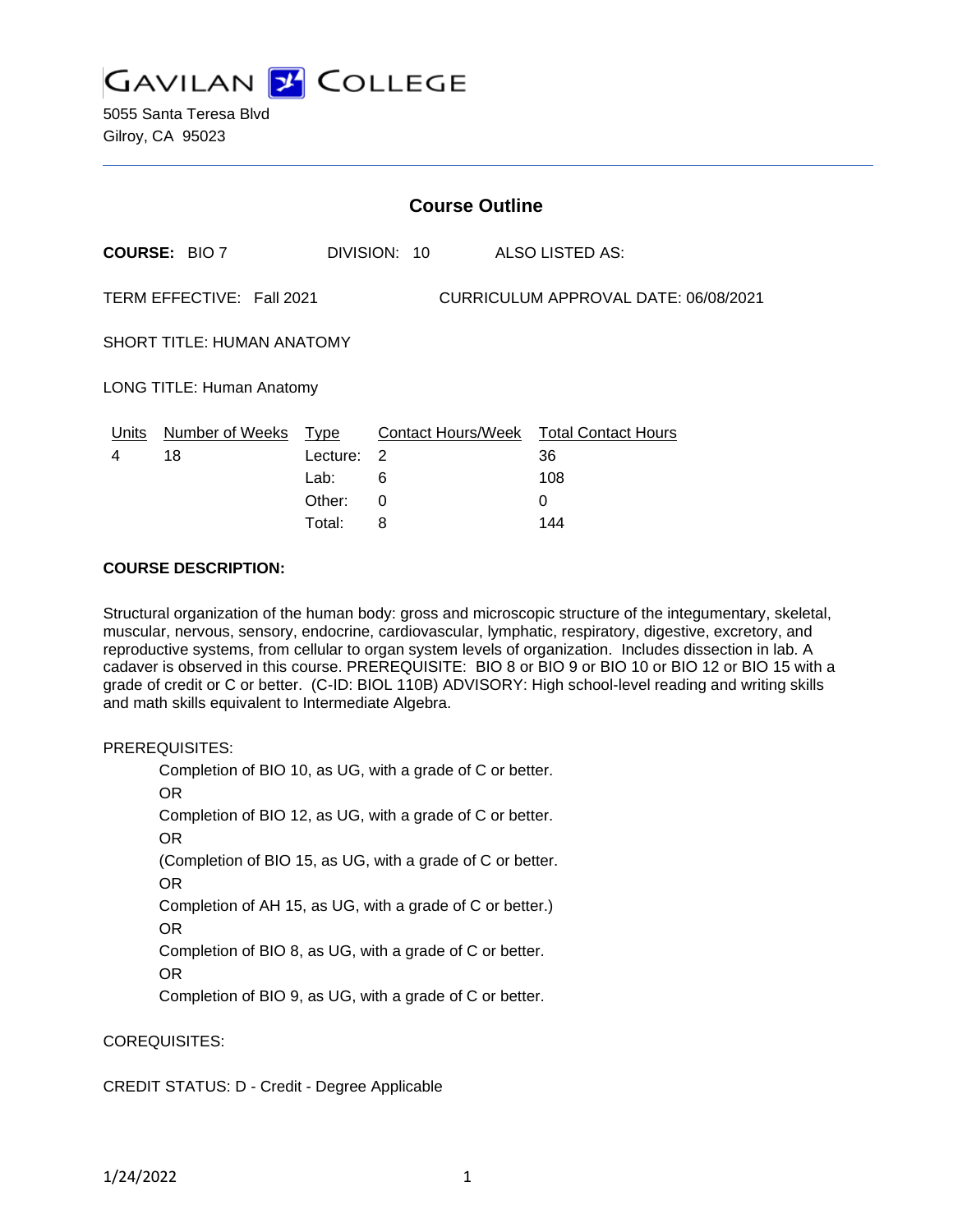#### GRADING MODES

L - Standard Letter Grade

#### REPEATABILITY: N - Course may not be repeated

#### SCHEDULE TYPES:

- 02 Lecture and/or discussion
- 03 Lecture/Laboratory
- 04 Laboratory/Studio/Activity
- 04B Laboratory LEH 0.75
- 05 Hybrid
- 71 Dist. Ed Internet Simultaneous
- 72 Dist. Ed Internet Delayed
- 73 Dist. Ed Internet Delayed LAB
- 73B Dist. Ed Internet LAB-LEH 0.75

### **STUDENT LEARNING OUTCOMES:**

By the end of this course, a student should:

- 1. Identify structures of the human body.
- 2. Apply knowledge of structure learned at one level or system to other levels or systems.
- 3. Relate structures of the human body with their functions.
- 4. Develop basic laboratory and dissection skills which they will be able to utilize in further investigations.

#### **CONTENT, STUDENT PERFORMANCE OBJECTIVES, OUT-OF-CLASS ASSIGNMENTS**

Curriculum Approval Date: 06/08/2021

# **LECTURE CONTENT:**

1 LEC HOUR

Topic: Anatomical terms

Objectives:

1. Define and describe the contents of the body cavities.

Assignments: Read text. Answer homework questions.

1 LEC HOUR

Topic: Cell Structure and function

Objectives:

- 1. Describe the major biochemical molecules of life.
- 2. Describe the biochemical components of the cell.
- 3. Discuss the major function of proteins, carbohydrates, lipids and nucleic acids.
- 4. Describe the components of the cell membrane.
- 5. Describe the components and function of the eukaryotic cell.

Assignments: Read text. Answer homework questions.

1 LEC HOUR

Topic: Tissues

Objectives:

- 1. Describe the hierarchy of life.
- 2. Describe the importance of structure and how it relates to function.
- 3. Describe major tissue types Muscle, Endothelial, Nerve and Connective tissue.

Assignments: Read text. Answer homework questions.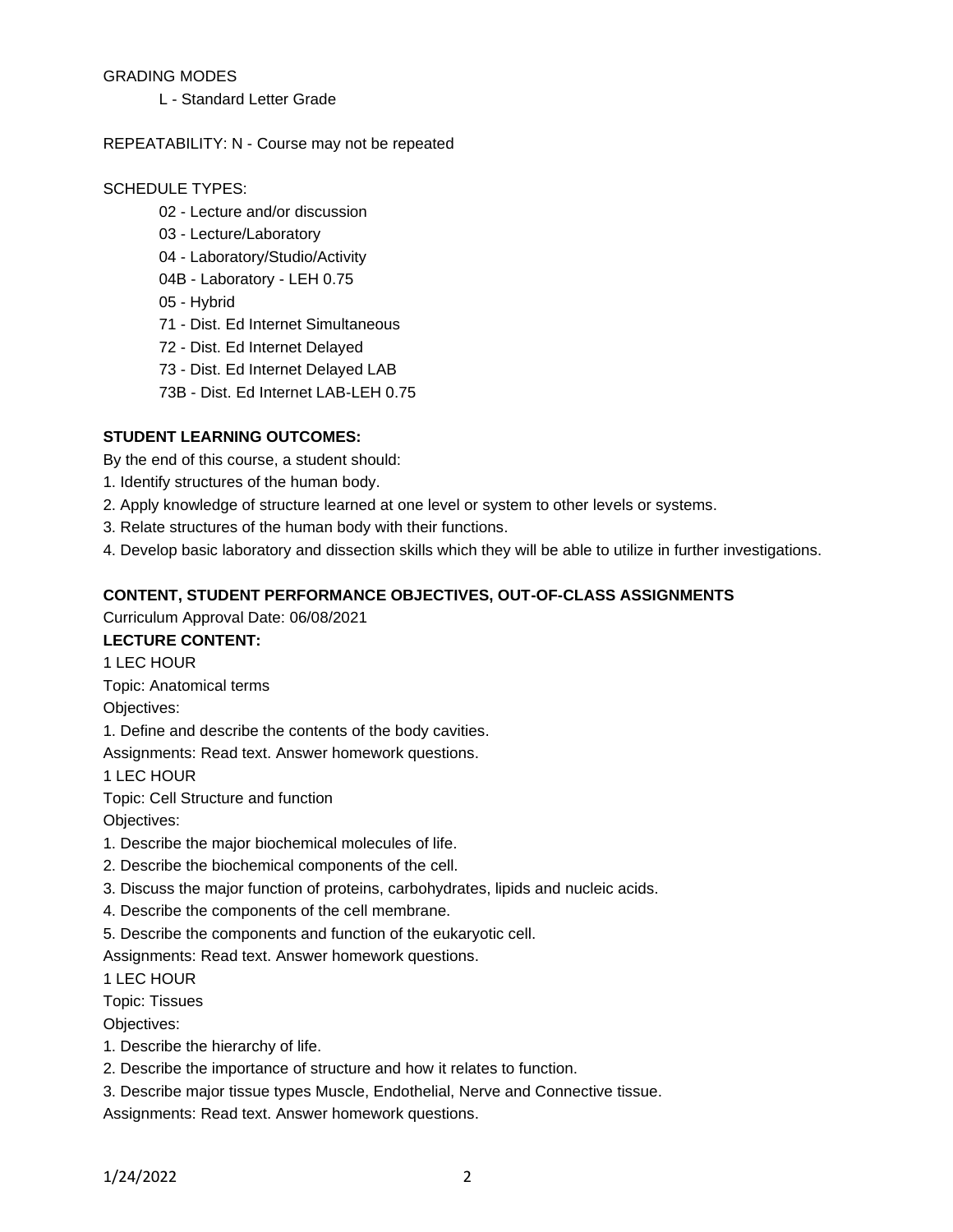Topic: Integument

Objectives:

1. Describe the structures and functions of the dermis, epidermis and subcutaneous layer and associated structures.

2 Describe and discuss the strata of the epidermis.

3. Describe the structure, function, development and distribution of hair.

- 4. Describe the structure of the nail.
- 5. Discuss the origin of skin color.

6. Clinical examples of the integument related to the normal versus abnormal, diseased (Psoriasis, basal cell carcinoma, squamous cell carcinoma and melanoma) or injured structures with regards to anatomy.

Assignments: Read text. Answer homework questions.

4 LEC HOUR

Topic: Skeletal system

Objectives:

- 1. Components of Osseous tissue.
- 2. Bone structure (bony and compact).
- 3. Skeletal System and organization.

4. Clinical examples of the integument related to the normal versus abnormal, diseased or injured structures with regards to anatomy.

Assignments: Read text. Answer homework questions.

1 LEC HOUR

Topic: Articulations

Objectives:

- 1.Describe the structure of the different joint types.
- 2. Discuss and describe the functional and structural classification of articulations.
- 3. Describe the types of movements (flexion, extension, etc.)
- 4. Discuss common clinical conditions of articulations.

Assignments: Read text. Answer homework questions.

1 LEC HOUR

Topic: Muscle Tissue

Objectives:

- 1. Discuss general characteristics and classification of muscle tissue.
- 2. Describe the sliding filament theory of contraction.
- 3. Discuss common clinical conditions that apply to muscle tissue.

Assignments: Read text. Answer homework questions.

2 LEC HOUR

#### Topic: Muscular System

Objectives:

1. Discuss how skeletal muscles cause movement

2. List and describe the different lever system, give examples and explain why lever systems are important to movement.

- 3. Discuss group actions of muscles.
- 4. Describe the structure of skeletal muscles and connective tissue component.
- 5. Identify selected muscles and their origin, insertion and action.
- 6. Discuss common clinical conditions that involve the muscular system.

Assignments: Read text. Answer homework questions.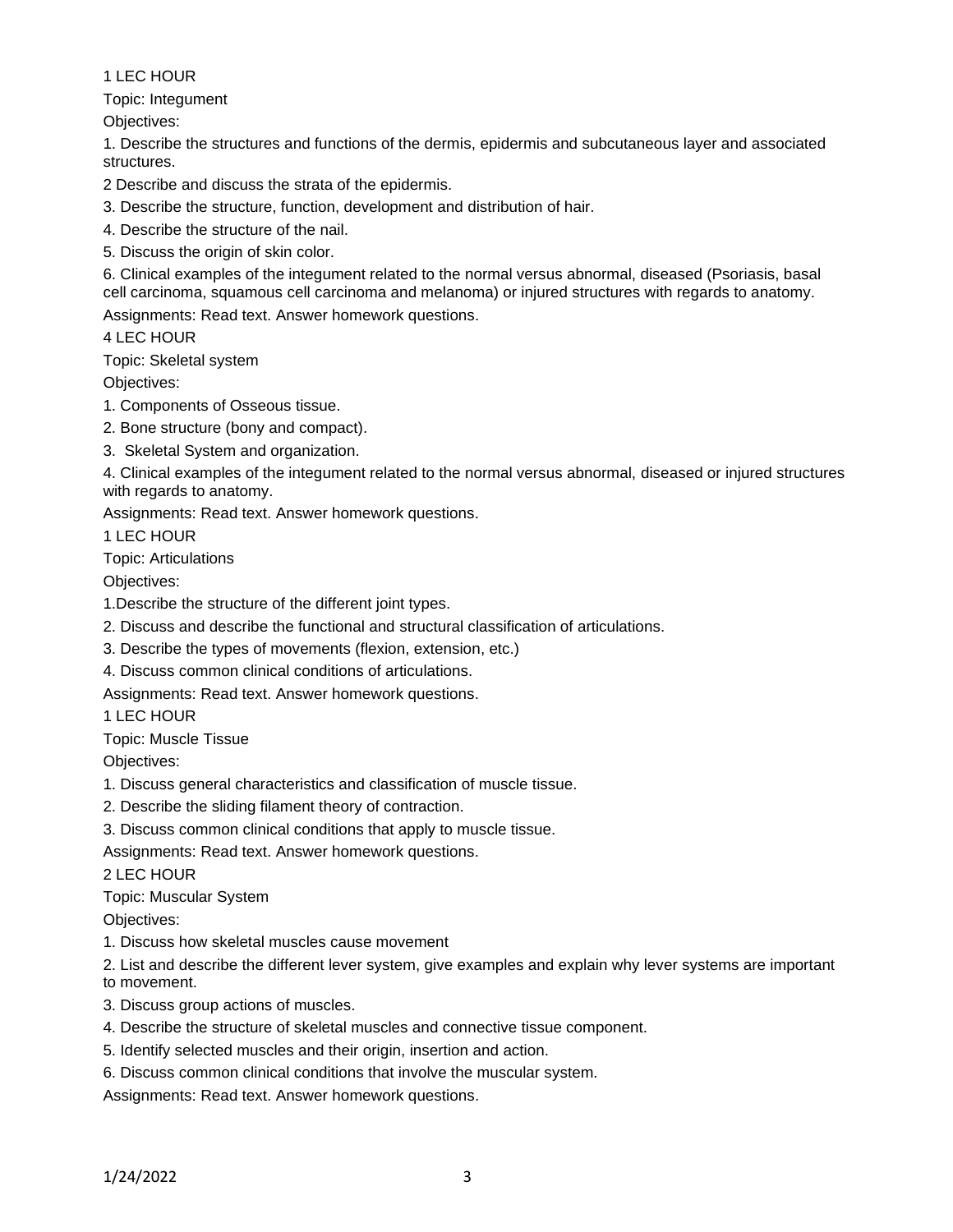Topic: Blood

Objectives:

1. Describe and discuss the function and composition of blood, including plasma, serum, and formed elements.

2. Discuss common clinical conditions that apply to the blood.

Assignments: Read text. Answer homework questions

1 LEC HOUR

Topic: Heart

# Objectives:

- 1. Describe the structure and functions of the pericardium.
- 2. Describe the structure of the heart and their relation to function.
- 3. Be able to follow the pathway of blood through the heart.
- 4. Be able to follow the pathway of electrical conduction through the heart.
- 5. Describe the ECG and heart sounds and discuss their importance.
- 6. Discuss common clinical conditions that relate to the heart.
- Assignments: Read text. Answer homework questions.

1 LEC HOUR

Topic: Blood Vessels/Circulation

Objectives:

- 1. Describe, compare and contrast: Arteries, veins, arterioles, venules, and capillaries
- 2. Describe these circulatory routes: systemic, pulmonary, hepatic portal, renal, coronary, cerebral, fetal.
- 3. Identify selected arteries and veins.
- 4. Discuss common clinical conditions that apply to the blood vessels.
- Assignments: Read text. Answer homework questions.

1 LEC HOUR

Topic: Lymphatic system

Objectives:

- 1. Describe the lymphatic system and its functions.
- 2. Describe the general plan of lymph circulation.
- 3. Describe the structure and function of the organs of the lymphatic system.
- 4. Describe and discuss the fluid compartments and their applications.
- 5. Identify selected lymph nodes and vessels.
- 6. Discuss common clinical conditions that apply to the lymphatic system.

Assignments: Read text. Answer homework questions.

2 LEC HOUR

Topic: Nervous System;

Objectives:

- 1. Describe the organization of the nervous system.
- 2. Describe the histology and classification of cells of the nervous system.

3. Describe the mechanisms of impulse conduction transmission.

Assignments: Read text. Answer homework questions.

# 2 LEC HOUR

Topic: Brain and Cranial Nerves

Objectives:

1. Describe the structure and functions of the spinal cord, cranial nerves, nerve plexuses and brain. Assignments: Read text. Answer homework questions.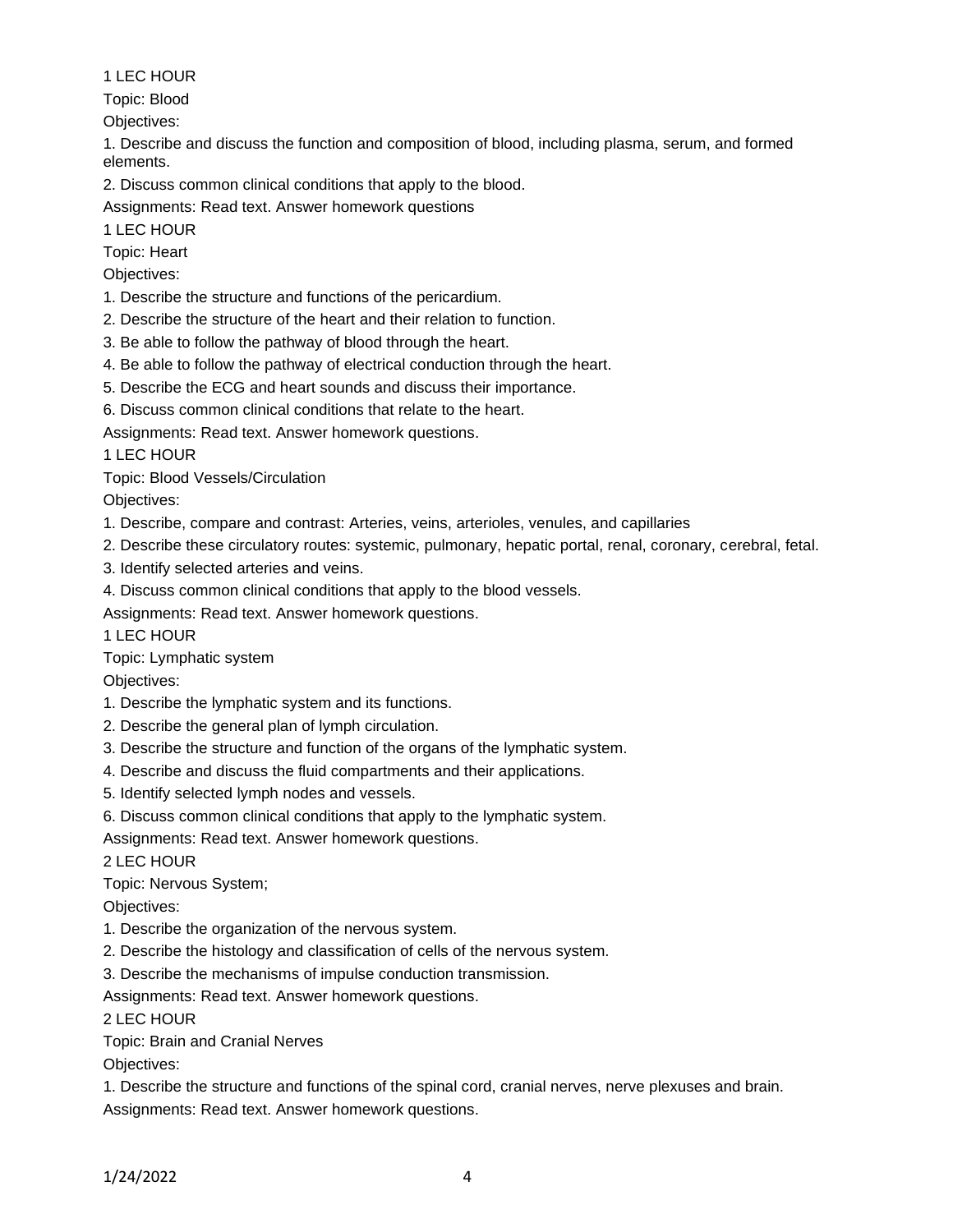Topic: Autonomic Nervous System

Objectives:

- 1. Describe the structures and functions of the autonomic nervous system.
- 2. Discuss common clinical conditions that apply to the nervous system.

Assignments: Read text. Answer homework questions.

1 LEC HOUR

Topic: Endocrine System

Objectives:

- 1. List and describe the organs of the endocrine and their functions.
- 2. Describe the relationship between the hypothalamus and the endocrine system.
- 3. Identify selected endocrine organs and histology.

4. Discuss common clinical conditions that apply to the endocrine system such as Gigantism, Acromegally, Addison's, Cushings syndrome, Kliefelters, Turners syndrome, Diabetes, hypothyroidism.

Assignments: Read text. Answer homework questions.

2 LEC HOUR

Topic: Sensory Structures

Objectives:

1. Describe the structures and functions of the organs of simple and special sense. Include pathways to and roles of the brain.

- 2. Compare and contrast somatic and visceral sense; referred and phantom pain.
- 3. Describe sensory and motor pathways.
- 4. Identify selected structures and histology.
- 5. Discuss common clinical conditions that pertain to sensory structures.

Assignments: Read text. Answer homework questions.

2 LEC HOUR

Topic: Respiratory System

Objectives:

- 1. Describe the structures and functions of the organs of the respiratory system.
- 2. Describe the control of respiration.
- 3. List and define the air volumes exchanged in breathing.
- 4. Describe the effects of smoking on the respiratory and cardiovascular systems.
- 5. Identify selected structures and histology of the respiratory system.
- 6. Discuss common clinical conditions that pertain to the respiratory system such as asthma, emphysema.

Assignments: Read text. Answer homework questions.

2 LEC HOUR

Topic: Digestive System

Objectives:

- 1. Describe the structures and functions of the digestive system.
- 2. Discuss the importance of the peritoneum.
- 3. Be able to follow the pathway of food through the digestive canal and digestive processes.
- 4. Identify selected structures and histology of the digestive system.
- 5. Discuss common clinical conditions associated with the digestive system.

Assignments: Read text. Answer homework questions.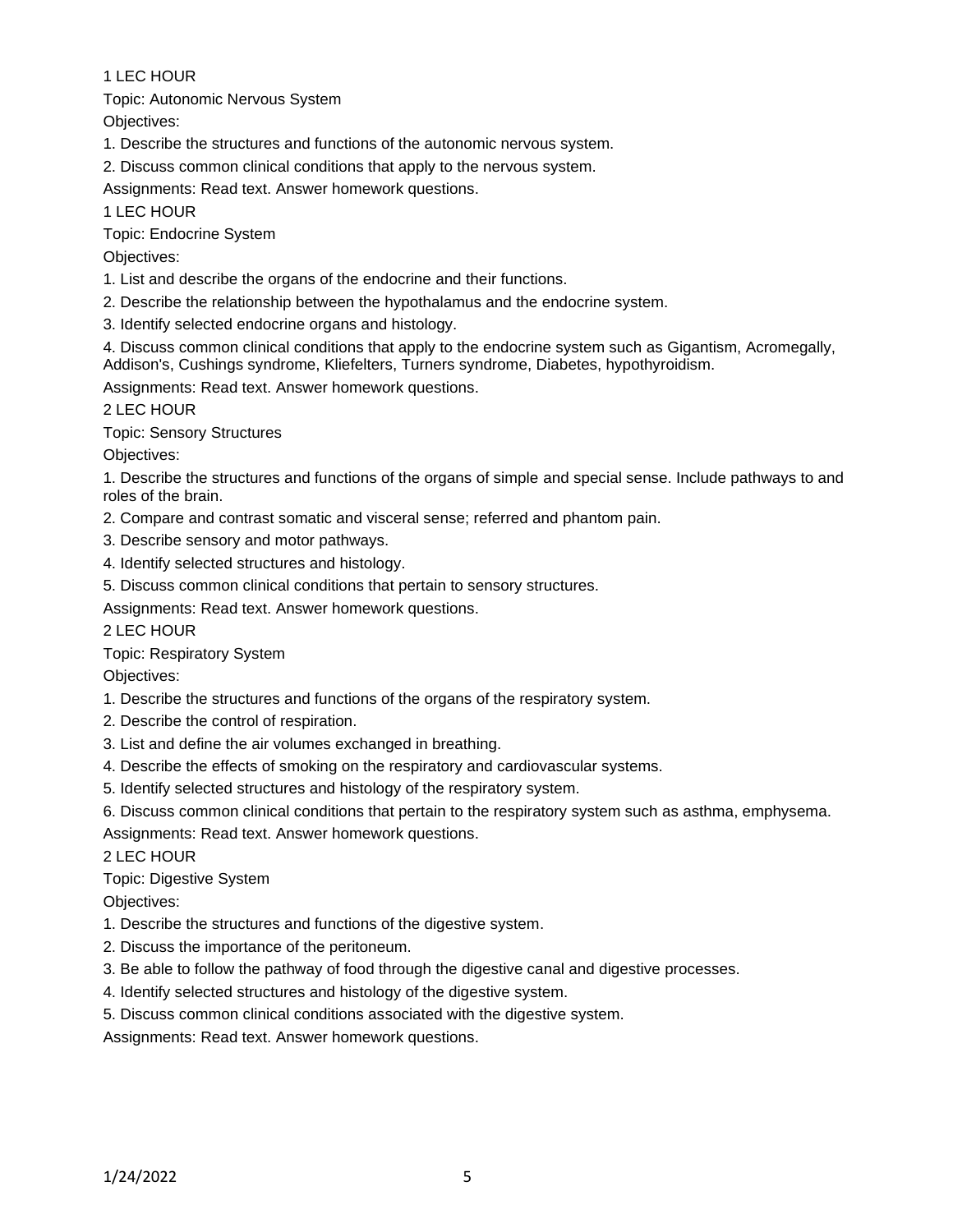### Topic: Urinary System

Objectives:

- 1. Describe and discuss the gross structure and histology of the kidney, urinary bladder, ureters and urethra.
- 2. Describe the structure and function of a cortical and juxtamedullary nephron.
- 3. Describe and discuss the importance of the juxtamedullary apparatus.
- 4. Describe the blood supply of the kidney.
- 5. Identify selected structures and histological features of the urinary system.

6. Discuss common clinical conditions associated with the urinary system such as Diabetes Insipidus, Diabetes Mellietus, Nephritis, Kidney failure and Dialysis.

Assignments: Read text. Answer homework questions.

# 2 LEC HOUR

Topic: Reproductive System

Objectives:

- 1. Describe the structures and functions of the male and female reproductive systems.
- 2. Discuss the processes of spermatogenesis and oogenesis.
- 3. Describe the structure of a mature sperm cell and ovum.
- 4. Describe the process of ovulation.
- 5. Describe the events and process of male and female intercourse.
- 6. Describe the composition and importance of semen.
- 7. Discuss common clinical conditions that affect the reproductive systems.

Assignments: Read text. Answer homework questions regarding the reproductive system.

2 LEC HOUR

Topic: Embryology and Developmental Anatomy

Objectives:

- 1. Describe and discuss: fertilization, implantation, placentation.
- 2. Describe: morula, blastocyst, gastrula, and germ layers; discuss their significance.
- 3. Describe and discuss the embryonic membranes.
- 4. Describe and discuss the placenta and umbilical cord.

Assignments: Read text. Answer homework questions.

2 LEC HOUR: Lecture Final

# **LAB CONTENT:**

3 LAB HOUR

Topic: Anatomical position, directional terms, and planes of the body.

Objectives:

1. Identify anatomical positions, directional terms and planes of the body.

Assignments: read text; answer homework questions complete lab report regarding anatomical positions and directional terms.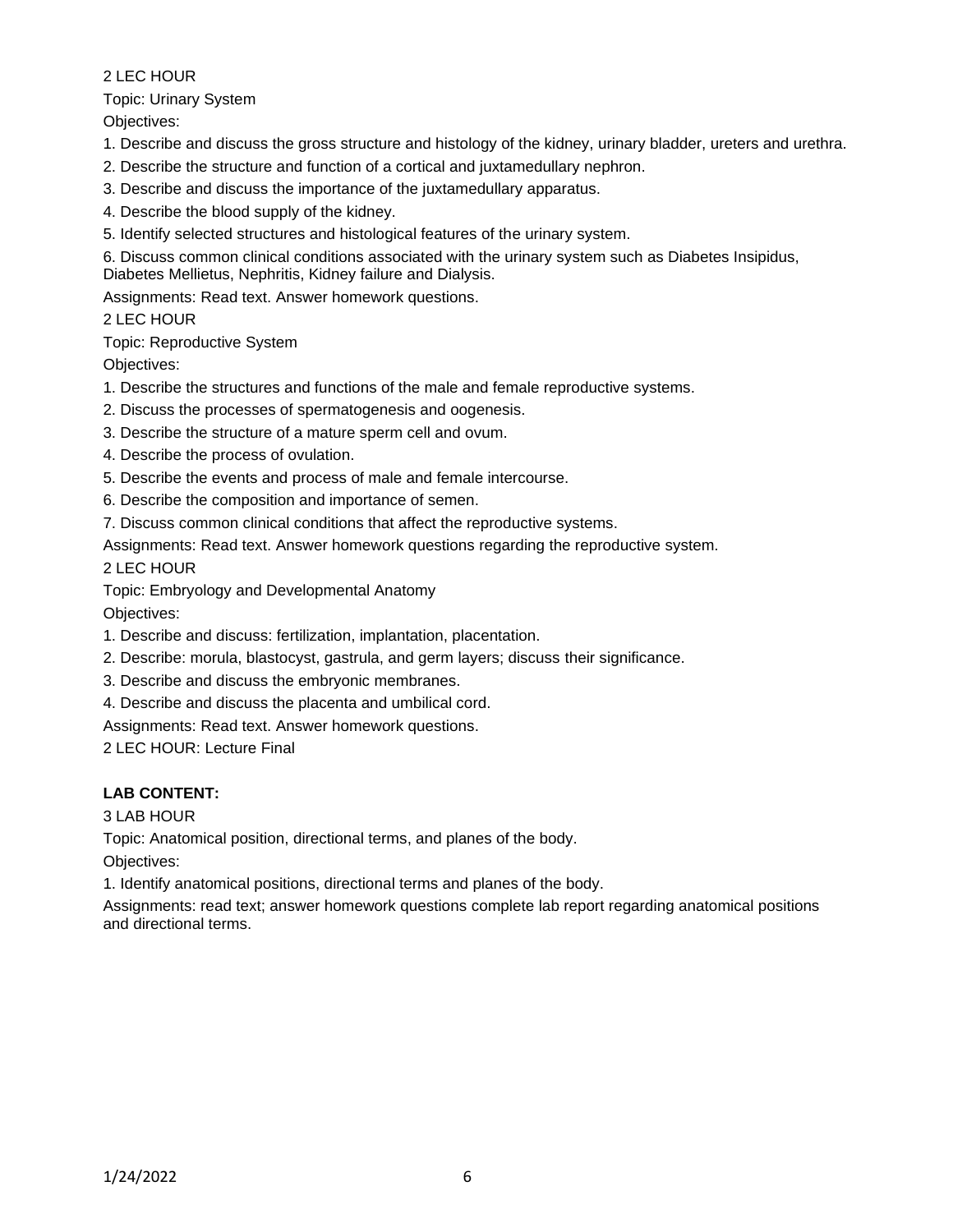Topic: Eukaryotic cell

Objectives:

1. Define and discuss mechanisms of membrane transport.

2. Discuss the structure and functions of animal cell organelles.

3. Describe cellular inclusions and extracellular materials.

4. Briefly describe mitosis and meiosis and mishaps in anatomy that may occur as a result of chromosomal nondisjunction, and/or mutations.

Assignments: read text, Answer homework questions; complete lab report.

1 LAB HOUR

Topic: Microscope Use

Objectives:

1. Be able to identify parts of the microscope and discuss their functions.

2. Be able to use a microscope at scanning through high power objectives.

3. Discuss the rules for proper use of the microscope.

Assignment: complete microscope lab report.

6 LAB HOUR

Topic: Tissues/Histology

Objectives:

1. Describe the different types of tissues discussed in text; include general and specific characteristics, example and function.

2. Be able to identify and classify the tissues discussed in lecture and text.

3. Discuss the functional and structural classification of glands.

Assignments: Read text. Answer homework questions; complete lab report on tissues and do a comparison of normal versus diseased, injured or age-related structural changes.

6 LAB HOUR

Topic: Integument

Objectives:

1. Identify the structures of the skin, hair and nails.

2. Clinical examples of the integument related to the normal versus abnormal, diseased (Psoriasis, basal cell carcinoma, squamous cell carcinoma and melanoma) or injured structures with regards to anatomy.

Assignment: Answer homework questions; complete lab report on the integument and do a comparison of normal versus diseased, injured or age-related structural changes.

6 LAB HOUR

Topic: Skeletal System

Objectives:

1. Describe the classification of bones according to shape.

2. Describe the structure of a generalized long bone.

3. Compare and contrast the histology of compact and dense bone.

4. Describe the osteon, its structures and their functions.

5. Describe types of bone cells.

6. Describe ossification.

7. Describe fracture repair and other common clinical conditions of the skeleton.

8. Identify the bones of the human body and their markings and unique characteristics.

9. Differentiate between axial and appendicular skeleton.

10. Compare male and female skeletons.

Assignments: Complete lab activities. Read text. Answer homework questions; complete Skeletal system lab reports and do a comparison of normal versus diseased, injured or age-related structural changes.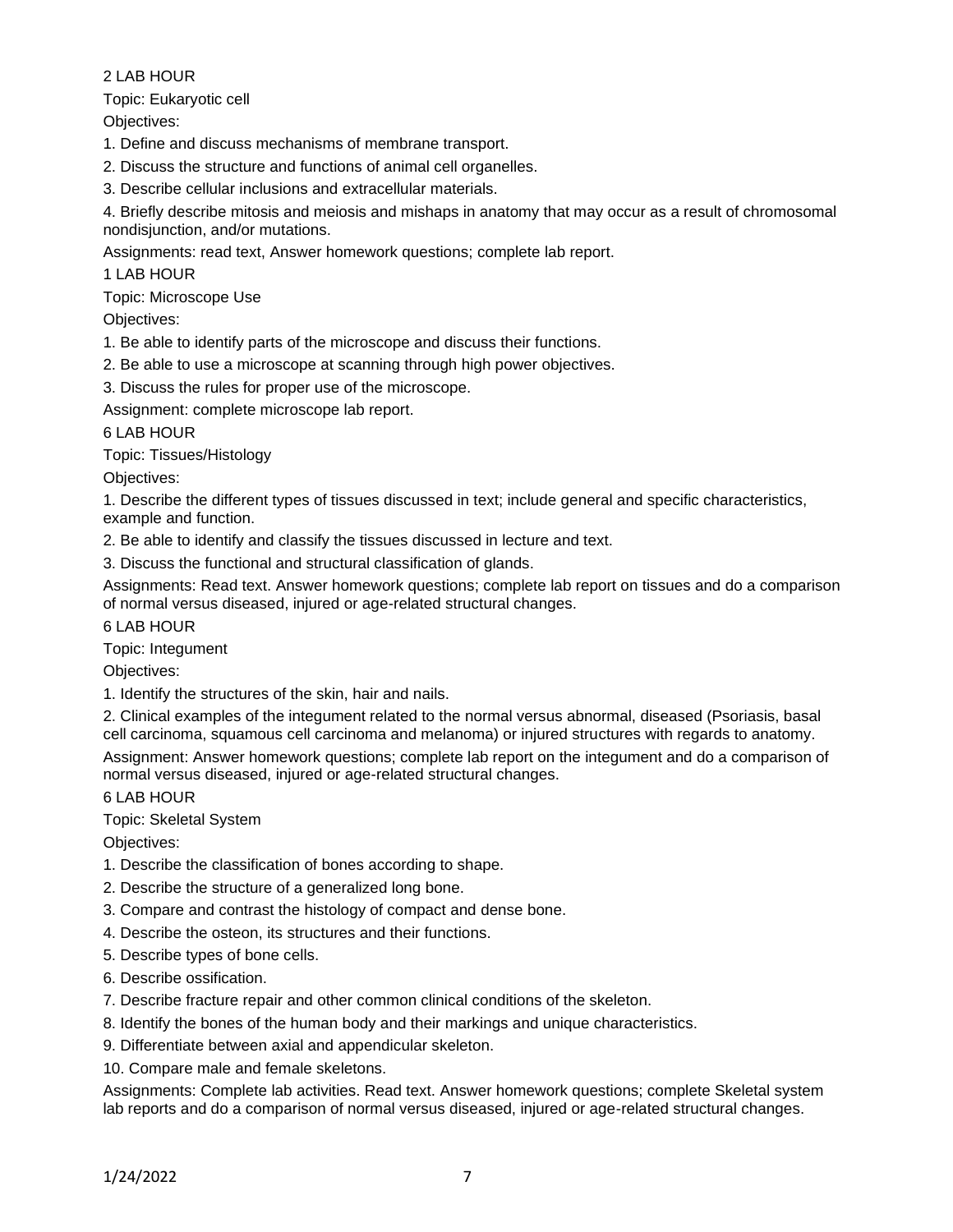Topic: Articulations

Objectives:

- 1. Describe the structure of the different joint types.
- 2. Discuss and describe the functional and structural classification of articulations.
- 3. Describe the types of movements (flexion, extension, etc.)
- 4. Discuss common clinical conditions of articulations.

Assignments: Complete lab activities. Read text. Answer homework questions; complete articulation lab reports.

3 LAB HOUR

Topic: Muscular Tissues

Objectives:

- 1. Discuss general characteristics and classification of muscle tissue.
- 2. Describe the sliding filament theory of contraction.
- 3. Discuss common clinical conditions that apply to muscle tissue.
- Assignments: Read text. Answer homework questions; complete lab reports.

4 LAB HOUR

Topic: Muscular System

Objectives:

- 1. Discuss how skeletal muscles cause movement
- 2. List and describe the different lever system, give examples and explain why lever systems are important to movement.
- 3. Discuss group actions of muscles.
- 4. Describe the structure of skeletal muscles and connective tissue component.
- 5. Identify selected muscles and their origin, insertion and action.
- 6. Discuss common clinical conditions that involve the muscular system.
- 7. Do a comparison of normal versus diseased, injured or age-related structural changes.

Assignments: Read text. Answer homework questions; complete lab reports.

3 LAB HOUR

Topic: Surface Anatomy

Objectives:

1. Be able to describe and identify selected surface anatomy features.

Assignments: Read text. Answer homework questions; complete lab reports.

2 LAB HOUR

Topic: Blood

Objectives:

1. Describe and discuss the function and composition of blood, including plasma, serum, and formed elements.

- 2. Discuss common clinical conditions that apply to the blood.
- 3. Do a comparison of normal versus diseased, injured or age-related structural changes.

Assignments: complete lab reports regarding blood.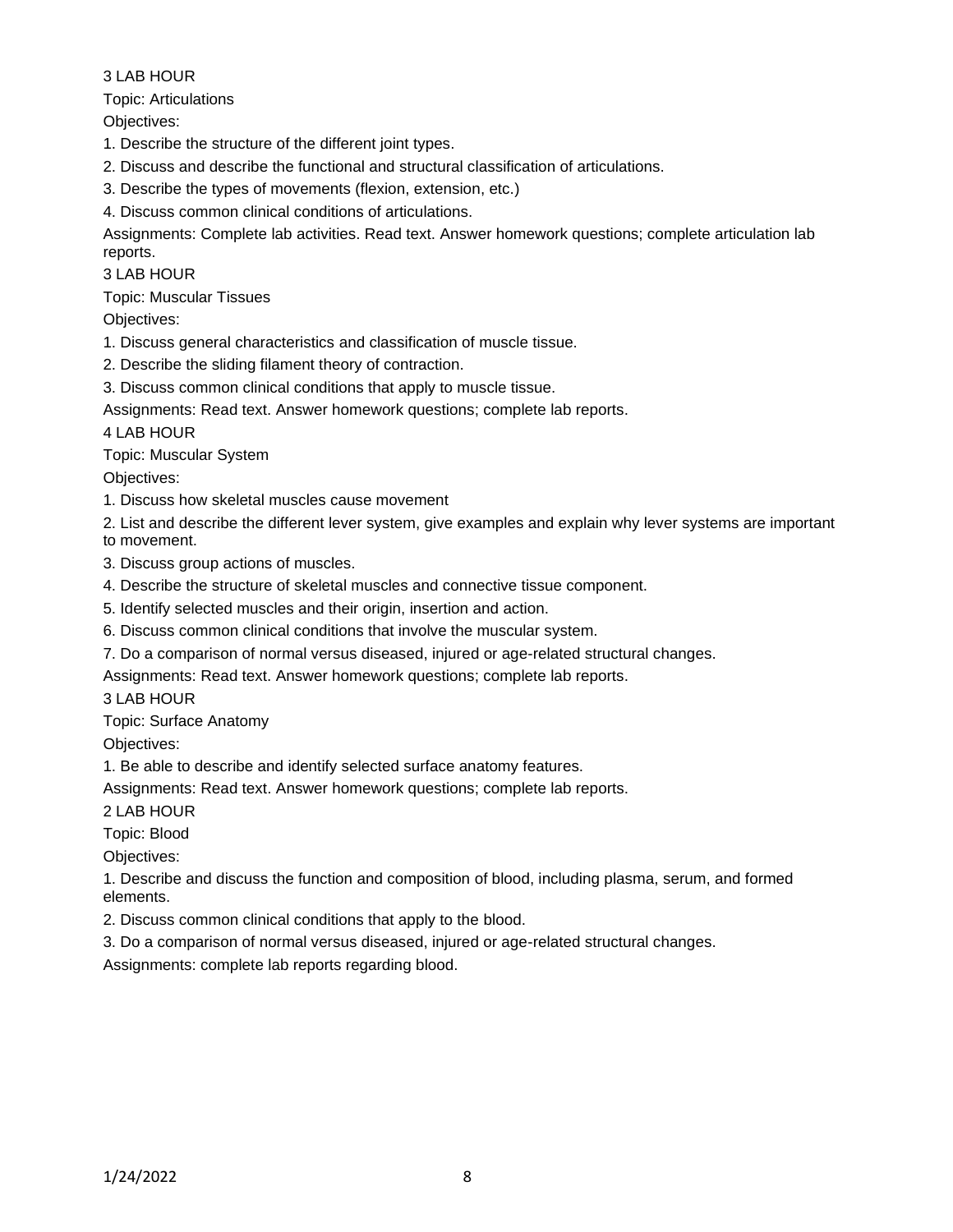# Topic: Heart

Objectives:

1. Describe the structure and functions of the pericardium.

- 2. Describe the structure of the heart and their relation to function.
- 3. Be able to follow the pathway of blood through the heart.
- 4. Be able to follow the pathway of electrical conduction through the heart.
- 5. Describe the ECG and heart sounds and discuss their importance.
- 6. Discuss common clinical conditions that relate to the heart. Complete lab reports.
- 7. Do a comparison of normal versus diseased, injured or age-related structural changes.

Assignments: complete lab reports regarding the heart.

# 6 LAB HOUR

Topic: Blood Vessels

Objectives:

- 1. Describe, compare and contrast: Arteries, veins, arterioles, venules, and capillaries
- 2. Describe these circulatory routes: systemic, pulmonary, hepatic portal, renal, coronary, cerebral, fetal.
- 3. Identify selected arteries and veins.
- 4. Discuss common clinical conditions that apply to the blood vessels.
- 5. Do a comparison of normal versus diseased blood vessels, injured or age-related structural changes. Assignments: complete lab reports.

2 LAB HOUR

# Topic: Lymphatic System

Objectives:

- 1. Describe the lymphatic system and its functions.
- 2. Describe the general plan of lymph circulation.
- 3. Describe the structure and function of the organs of the lymphatic system.
- 4. Describe and discuss the fluid compartments and their applications.
- 5. Identify selected lymph nodes and vessels.
- 6. Discuss common clinical conditions that apply to the lymphatic system.
- 7. Do a comparison of normal versus diseased lymphatic tissue, injured or age-related structural changes.

Assignments: Read text. Answer homework questions; complete lab reports.

6 LAB HOUR

Topic: Nervous Tissue/ Spinal Cord, Spinal nerves

Objectives:

1. Describe the structure and functions of the spinal cord, spinal and cranial nerves, nerve plexuses and brain.

- 2. Discuss the components and examples of reflex arcs.
- 3. Do a comparison of normal versus diseased, injured or age-related structural changes.

Assignments: Complete Nerve tissue/spinal cord and spinal nerve lab report.

6 LAB HOUR

Topic: Brain and Cranial Nerves

Objectives:

1. Describe the structure and functions of the spinal cord, cranial nerves, nerve plexuses and brain.

2. Do a comparison of normal versus diseased, injured or age-related structural changes.

Assignments: Complete Brain and Cranial Nerves lab report.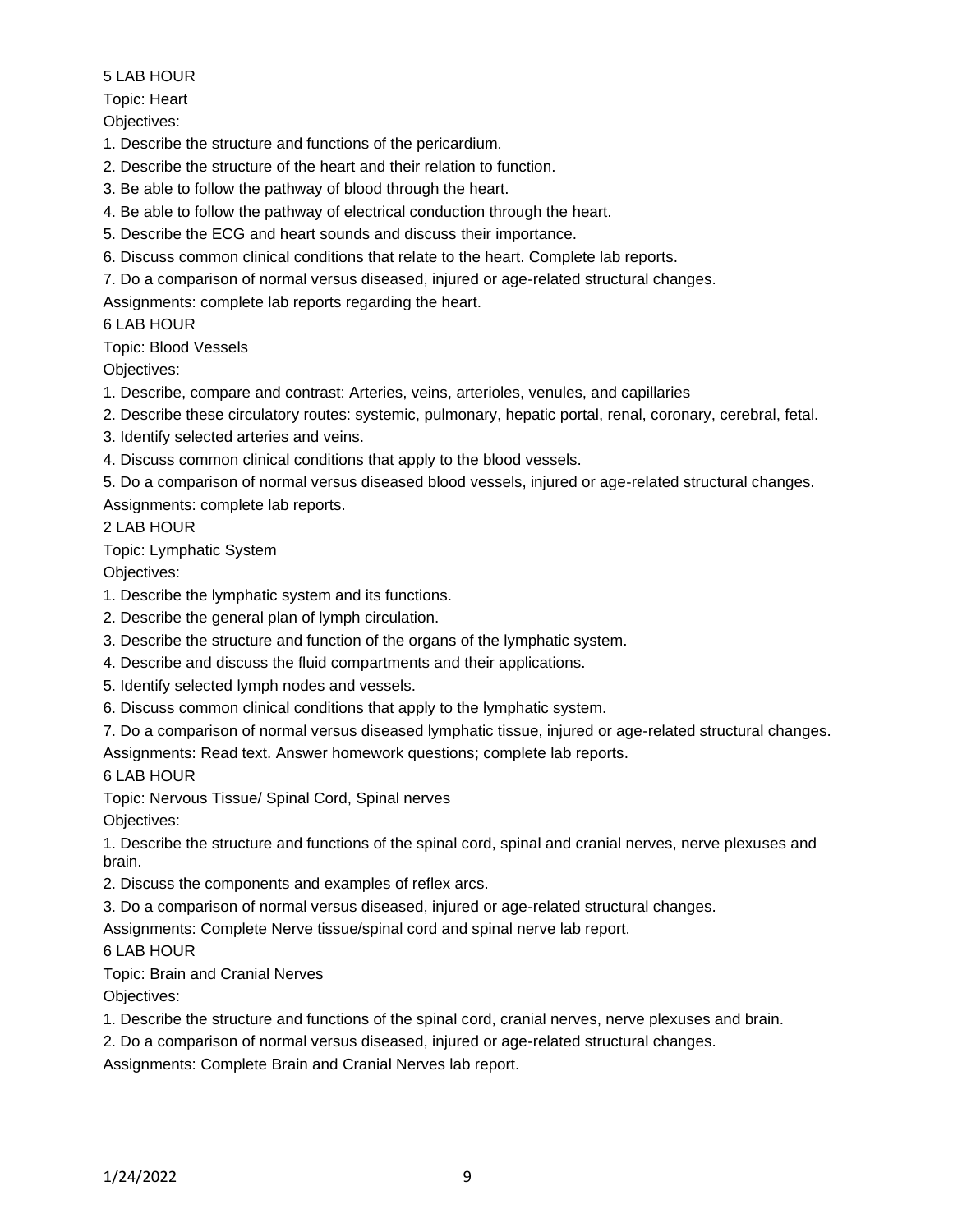Topic: Endocrine System

Objectives:

1. List and describe the organs of the endocrine and their functions.

2. Describe the relationship between the hypothalamus and the endocrine system.

3. Identify selected endocrine organs and histology.

4. Discuss common clinical conditions that apply to the endocrine system such as Gigantism, Acromegally, Addison's, Cushings syndrome, Kliefelters, Turners syndrome, Diabetes, hypothyroidism.

5. Do a comparison of normal versus diseased, injured or age-related structural changes.

Assignments: complete lab reports.

# 6 LAB HOUR

# Topic: Sensory Structures

Objectives:

1. Describe the structures and functions of the organs of simple and special sense. Include pathways to and roles of the brain.

2. Compare and contrast somatic and visceral sense; referred and phantom pain.

- 3. Describe sensory and motor pathways.
- 4. Identify selected structures and histology.
- 5. Discuss common clinical conditions that pertain to sensory structures.
- 6. Do a comparison of normal versus diseased, injured or age-related structural changes.

Assignments: Read text. Answer homework questions; complete lab reports.

# 6 LAB HOUR

# Topic: Respiratory System

Objectives:

1. Describe the structures and functions of the organs of the respiratory system.

- 2. Describe the control of respiration.
- 3. List and define the air volumes exchanged in breathing.
- 4. Describe the effects of smoking on the respiratory and cardiovascular systems.
- 5. Identify selected structures and histology of the respiratory system.
- 6. Discuss common clinical conditions that pertain to the respiratory system such as asthma, emphysema.

7. Comparison of normal versus diseased lungs (due to industrial or behavioral exposure).

Assignments: complete Respiratory lab report.

6 LAB HOUR

Topic: Digestive System

Objectives:

- 1. Describe the structures and functions of the digestive system.
- 2. Discuss the importance of the peritoneum.
- 3. Be able to follow the pathway of food through the digestive canal and digestive processes.
- 4. Identify selected structures and histology of the digestive system.

5. Discuss common clinical conditions and compare normal versus abnormal gastrointestinal tissue associated with the digestive system.

Assignments: Complete digestion histology lab and identify parietal, chief cells and mucosal lining and their function. Complete lab report and activities.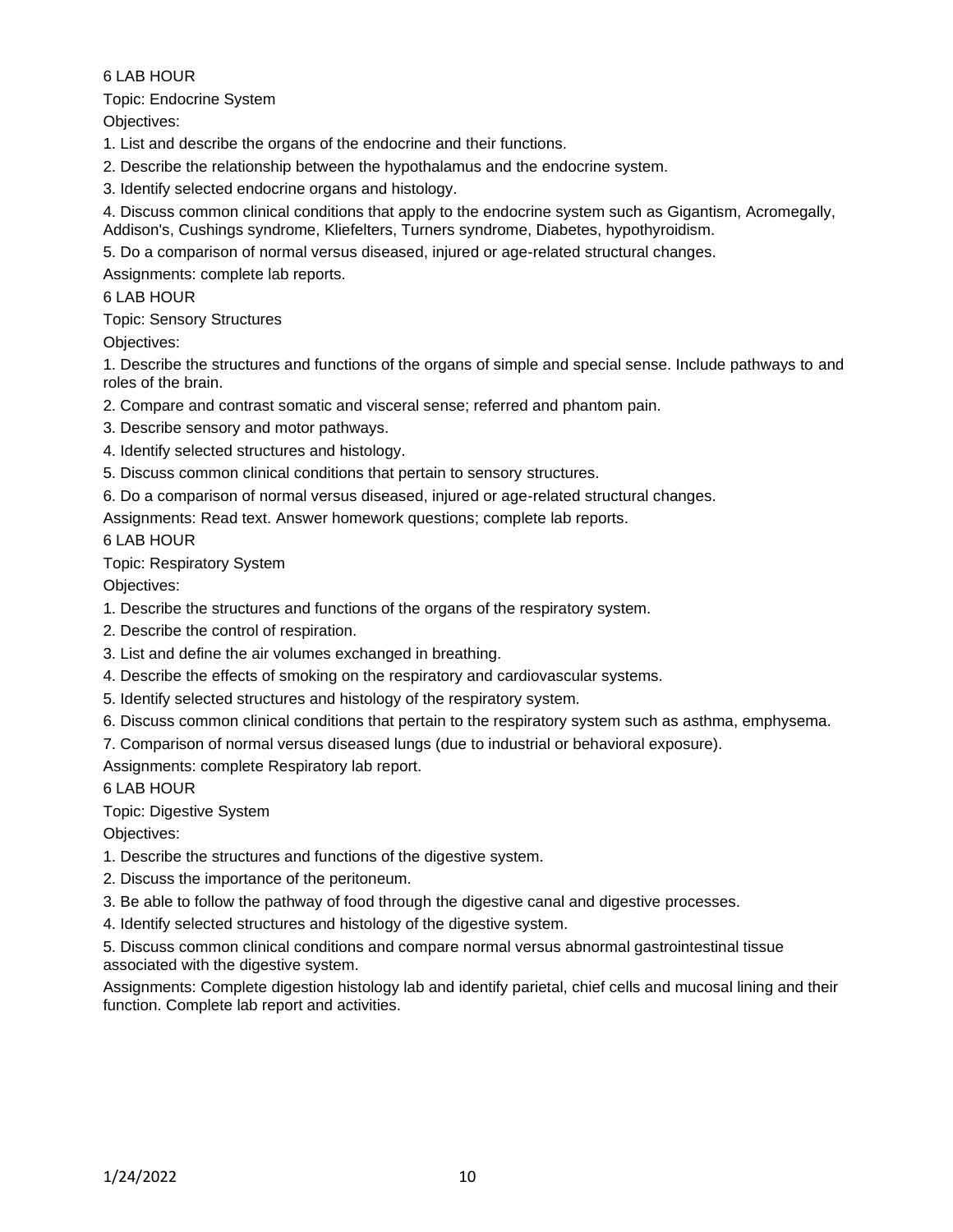Topic: Urinary System and clinical conditions that affect the urinary system;

Objectives:

- 1. Describe and discuss the gross structure and histology of the kidney, urinary bladder, ureters and urethra.
- 2. Describe the structure and function of a cortical and juxtamedullary nephron.
- 3. Describe and discuss the importance of the juxtamedullary apparatus.
- 4. Describe the blood supply of the kidney.
- 5. Identify selected structures and histological features of the urinary system.

6. Discuss common clinical conditions associated with the urinary system such as Diabetes Insipidus, Diabetes Mellietus, Nephritis, Kidney failure and Dialysis.

Assignments: Read text. Answer homework questions; complete lab reports.

# 6 LAB HOUR

Topic: Reproductive System and clinical conditions that affect the reproductive system. Objectives:

- 1. Describe the structures and functions of the male and female reproductive systems.
- 2. Discuss the processes of spermatogenesis and oogenesis.
- 3. Describe the structure of a mature sperm cell and ovum.
- 4. Describe the process of ovulation.
- 5. Describe the events and process of male and female intercourse.
- 6. Describe the composition and importance of semen.
- 7. Discuss common clinical conditions that affect the reproductive systems.

Assignments: Complete lab activities and submit lab report.

6 LAB HOUR

Topic: Embryology and common clinical conditions as a result of genetic, age-related or environmental effects on development of organ systems.

Objectives:

- 1. Describe and discuss: fertilization, implantation, placentation.
- 2. Describe: morula, blastocyst, gastrula, and germ layers; discuss their significance.
- 3. Describe and discuss the embryonic membranes.
- 4. Describe and discuss the placenta and umbilical cord.

5. Do a comparison of normal embryological development versus diseased such as spina bifida, and congenital heart disease.

2 LAB HOUR: Lab Final

# **METHODS OF INSTRUCTION:**

Instructional methods will include lecture and lab, with use of audio visual aids, computer, models, slides and dissections of cadaver and other material.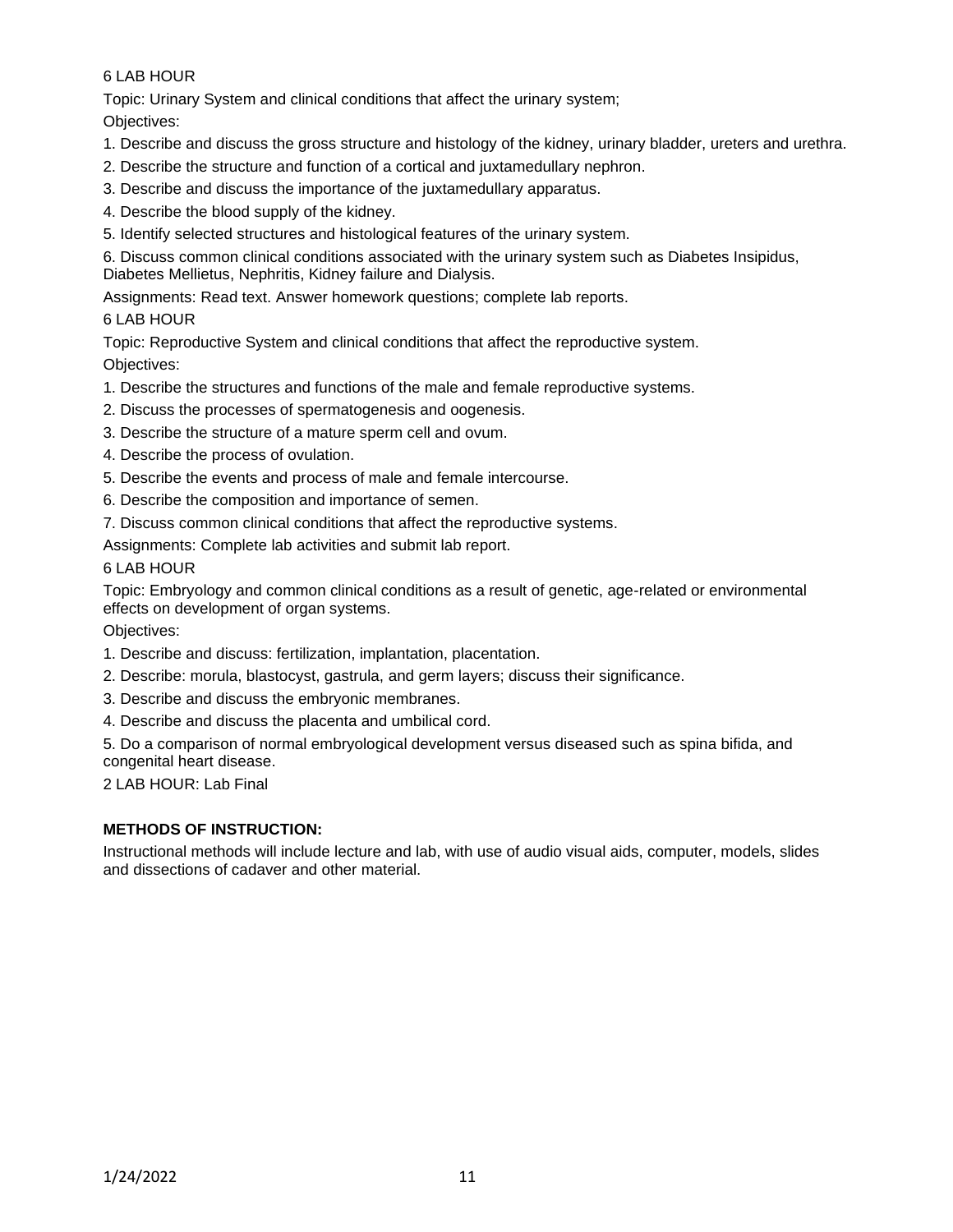# **OUT OF CLASS ASSIGNMENTS:**

Required Outside Hours 40 Assignment Description Homework, case studies, and other assignments

Required Outside Hours 32 Assignment Description Lab assignments, Lab reports

### **METHODS OF EVALUATION:**

Writing assignments Evaluation Percent 15 Evaluation Description Percent range of total grade: 10 % to 15 % Lab Reports

Problem-solving assignments Evaluation Percent 10 Evaluation Description Percent range of total grade: 3 % to 10 % Lab Reports **Quizzes** 

Skill demonstrations Evaluation Percent 5 Evaluation Description Percent range of total grade: 2 % to 5 % Class Performance/s

Objective examinations Evaluation Percent 70 Evaluation Description Percent range of total grade: 70 % to 85 % Multiple Choice True/False Matching Items Completion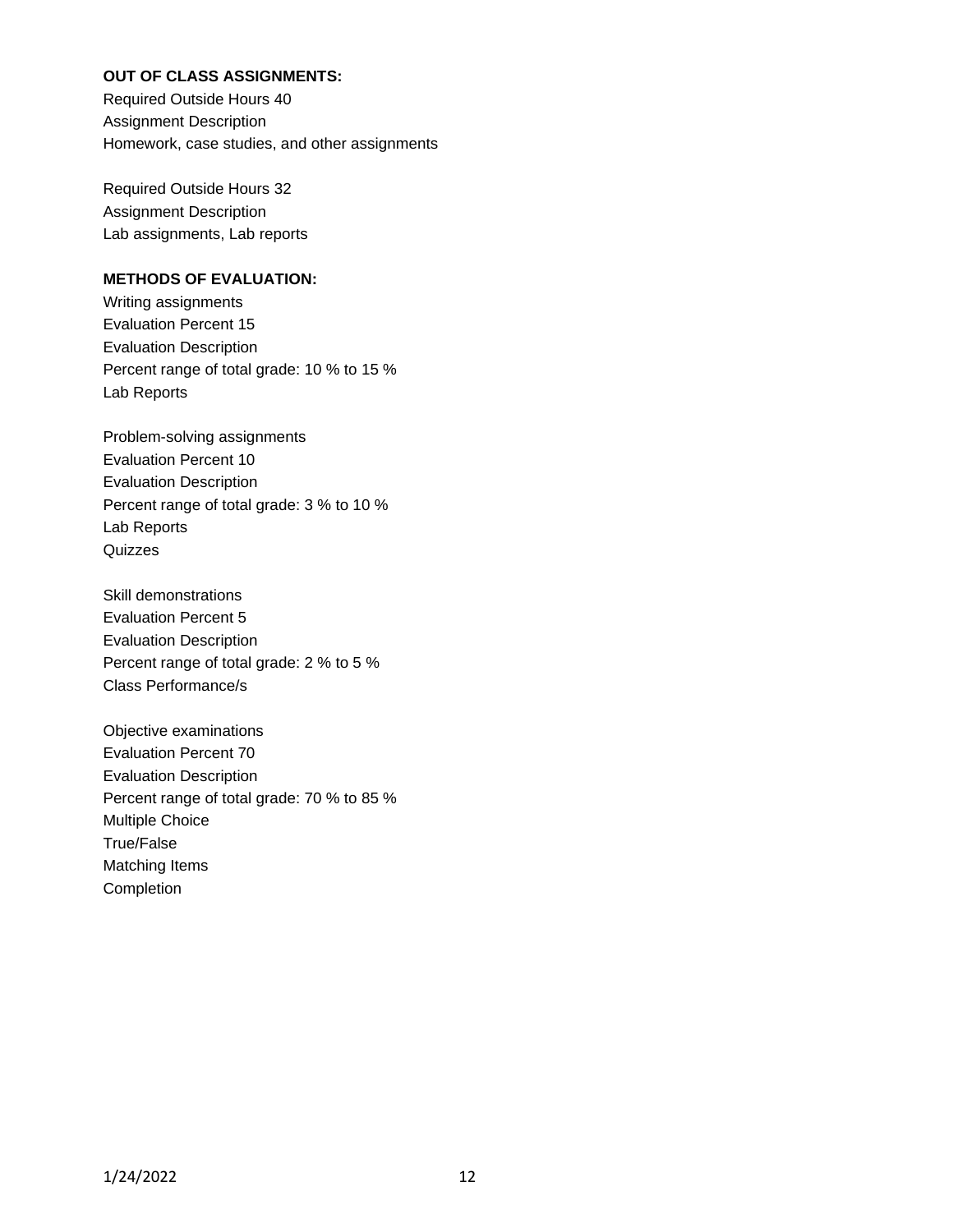### **REPRESENTATIVE TEXTBOOKS:**

VisibleBody Courseware

Human Anatomy Atlas (Version 2021) [Computer software]. (2021). Retrieved January 21, 2021, from www.visiblebody.comTitle Principles of Human Anatomy, Publisher John Wiley & Son, Place of Publication USA

Author Gerard J. Tortora, Mark Nielsen, ISBN 978-1-119-66286-0, Year 2021

Reading Grade Readability Grade level 17 Grade Verified By: Microsoft

VisibleBody Courseware

Human Anatomy Atlas (Version 2021) [Computer software]. (2021). Retrieved January 21, 2021, from www.visiblebody.com

#### **RECOMMENDED MATERIALS:**

Allen & Harper, Laboratory Manual for Anatomy and Physiology, 5th Edition. ISBN: 978-1-118-34440-8 Wiley Publishing